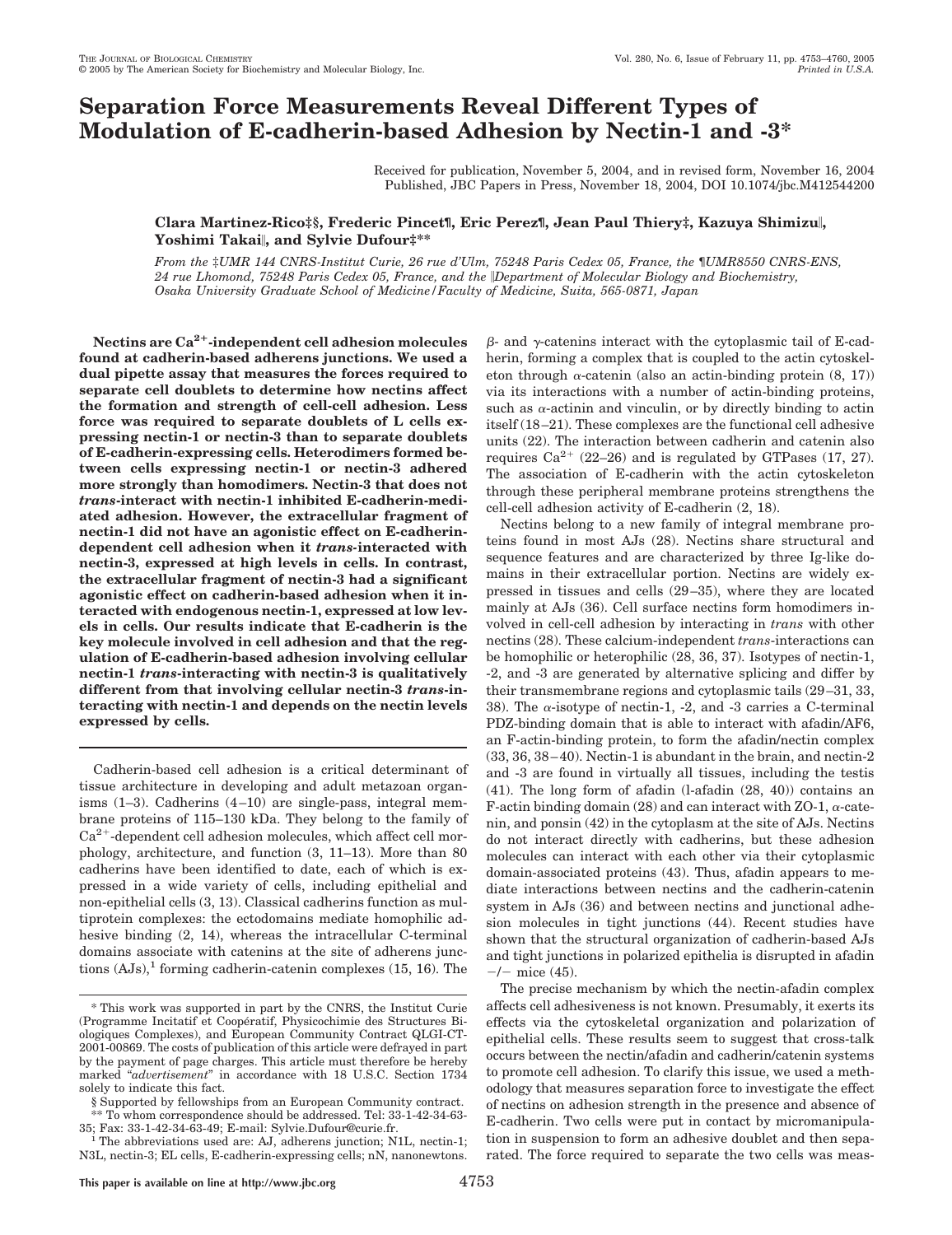ured on several cells containing various amounts of nectins and/or E-cadherin. We found that the force necessary to separate doublets of L cells expressing nectin-1 (N1L) or nectin-3 (N3L) was lower than that required to separate E-cadherinexpressing (EL) doublets. When cells expressed only E-cadherin or both E-cadherin and nectin-1, the forces required for separation were similar, suggesting that, in this dual pipette assay, the presence of nectin-1 does not modify or improve the "adhesiveness" of cells. In contrast, we observed that nectin-3 inhibited E-cadherin-adhesion activity when it was not *trans*interacting with nectin-1. Our results indicate different modulation of E-cadherin-based adhesion by nectin-1 and nectin-3.

#### EXPERIMENTAL PROCEDURES

*Antibodies and Reagents—*DECMA-1 (rat anti-E-cadherin) antibody and phalloidin-fluorescein isothiocyanate were purchased from Sigma. Rabbit anti-human nectin-1 $\alpha$  and rabbit anti-mouse nectin-3 $\alpha$  polyclonal antibodies were produced as described previously (36, 38). Secondary antibodies coupled to Texas red or fluorescein were purchased from Jackson ImmunoResearch Laboratories. The extracellular fragments of nectin-1 and nectin-3 fused to the Fc portion of human IgG (Nef-1 and Nef-3, respectively) were produced as described previously  $(46)$ 

*Cell Lines and Reagents—*N1L, N1CL, and N3L clones are mouse L fibroblasts stably transfected clones expressing nectin-1, cytoplasmic deleted nectin-1 $\Delta C$  (carrying the first 514aa), or nectin-3, respectively. They were described previously in Refs. 36 and 38. L fibroblasts stably transfected to express E-cadherin (EL cells) were produced as described previously (47). EL cells expressing nectin-1 and FLAG-nectin-1 (clones N1EL#4 and N1EL#8, respectively) were produced as described previously (44). N3EL (#2) cells expressing E-cadherin and FLAG-nectin-3 were produced as described in a previous study (48).

*Tissue Culture and Cell Dissociation—*Cells were cultured at 37 °C in a humidified incubator in a  $5\%$  CO<sub>2</sub>-95% air atmosphere. EL cells were maintained in culture medium containing Dulbecco's modified Eagle's medium (Invitrogen) supplemented with 10% fetal bovine serum (Invitrogen), penicillin (100 IU/ml), streptomycin (100  $\mu$ g/ml), and 2 mM L-glutamine (Sigma). N1L and N1CL cells were grown in culture medium supplemented with 500  $\mu$ g/ml G418. N1EL#8 cells were grown in culture medium supplemented with 500  $\mu$ g/ml hygromycin (Clontech). N3L, N3EL#2, and N1EL#4 cells were grown in culture medium supplemented with 5  $\mu$ g/ml puromycin. Confluent cultures were routinely treated with 0.05% trypsin and 0.02% EDTA (trypsin-EDTA treatment, Invitrogen) at 37 °C for 5 min and seeded at a sufficiently high density to yield a nearly confluent culture 18 –24 h later.

To ensure that E-cadherin and nectins were not lost from their surfaces, completely dispersed cell suspensions were obtained by treating monolayers with 0.01% trypsin XI (Sigma) in HMF (magnesiumfree HEPES-based buffer containing 10 mM calcium, pH 7.4 (49)). After centrifugation, the cell suspension was gently suspended in HCMF (calcium- and magnesium-free, HEPES-based) to yield isolated cells. The cells were then centrifuged and resuspended in working medium  $(CO<sub>2</sub>-independent medium (Invitrogen) supplemented with 1% fetal$ bovine serum) and used immediately in the dual pipette assay. Alternatively, N1EL cell monolayers were treated with the trypsin-EDTA solution to yield suspended cells lacking cadherins at their surface but still retaining nectins (36).

*Microscopy—*The expression of E-cadherin and nectins was monitored by immunofluorescence microscopy in cells cultured on glass coverslips as described previously (50). Preparations were observed by epifluorescence microscopy, using a Leica DMRBE microscope equipped with a cooled charge-coupled device camera (Hamamatsu C5985). Data were acquired using a Power Macintosh workstation and IP-Lab software. The E-cadherin and nectins expressed at the surface of living cells were analyzed by flow cytometry as described before (51). Cell suspensions were prepared in a way to preserve E-cadherin at their surface and incubated in cold Dulbecco's modified Eagle's medium with a specific antibody directed against the extracellular domain of E-cadherin or against the cytoplasmic domain of nectins.

*Quantification of E-cadherin and Nectin Levels in Cells—*Cell monolayers were extracted and subjected to Western blot analysis as described previously (50) with antibodies directed against E-cadherin, nectin-1, and nectin-3. Bound antibodies were detected using the ECL system (Amersham Biosciences). Signals were quantified using National Institutes of Health Image software. Cellular E-cadherin and nectins were quantified by using standard curves built using a linear range of concentrations of the recombinant MBP-Nectin-1, MBP-Nectin-3, and glutathione *S*-transferase-E-cadherin (cytoplasmic domain) proteins as described previously (52).

*Micropipette Preparation—*Micropipettes were made from borosilicate glass capillary GC100-15 tubing (1.0-mm outside diameter  $\times$ 0.58-mm wall thickness  $\times$  7-cm length, Harvard apparatus Ltd., Kent, UK) using a pipette puller (Sutter instruments, model P-2000) and a homemade Microforge, such that their inner diameter was  $5.0-6.5 \mu m$ . Pipettes were coated with bovine serum albumin. Prior to experiments, the pipettes were filled with isotonic sucrose solution (300 mosmol).

*Measurement of Separation Forces—*Separation force measurements were done as described previously (53). The experimental technique is based on a modification of a dual-micropipette assay (54), which permits manipulation of individual cells to form controlled contacts. Briefly, the experiments were performed on the stage of a Leica inverted epifluorescence microscope positioned on an anti-vibration platform and equipped with a cooled charge-coupled device Hamamatsu C5985 or Nikon Coolpix 5000 camera, a digitally controlled heating stage and  $10\times$  and  $63\times$  objectives. The incubation chamber consisted of the bottom half of a 90-mm Petri dish previously coated with bovine serum albumin for 12 h. All experiments were performed at 37 °C. An inverted bottom of a second Petri dish of the same size was used to cover the stage and to keep humidity and temperature constant. Two micropipettes were positioned in a dual entry chamber mounted on the microscope stage. Each was held in its own micromanipulator and connected to a combined hydraulic/pneumatic system, making it possible to control the aspiration applied to the cells. Two cells (expressing either the same or different adhesive proteins) were gently aspirated, one on the tip of each pipette (to form homodimers or heterodimers (Fig. 1*A*)), and brought into contact through the use of the micromanipulators (Fig. 1*B*). For experiments performed on the validation of the initial contact, we measured the force require to separate doublets (see below) immediately after putting the cells in contact. Alternatively, cells were allowed to remain in contact for a designated period of time. To separate cells in contact, the aspiration in the right pipette was maintained at a level sufficiently high to hold one of the two cells in contact tightly. The aspiration in the left pipette was increased in steps, the magnitudes of which were measured with a pressure sensor (Validyne: model DP103- 38, 0 –50,000 Pa). After each step, the pipettes were moved apart in an effort to detach the adherent cells from one another (Fig. 1*C*). A doublet pulled intact from the left pipette was moved back to the orifice of the pipette, and the cycle was repeated until the level of aspiration reached in the left pipette was sufficient to pull one cell apart from the other (Fig. 1*C*). The aspiration was monitored continuously during the separation process, and the values recorded for each of the last two cycles in the series  $(P_{n-1}$  and  $P_n$ ) were used to calculate the separation force  $(F)$  for each doublet using the equation:  $F = \pi(d/2)^2 (P_{n-1} + P_n)/2$ , where *d* is the internal diameter of left pipette. Results from 30–50 measurements were used to obtain the mean force of separation for a specific contact time in each experiment. The separation force is referred to as *F*.

#### RESULTS

*Determination of E-cadherin and Nectin Levels in Stably Transfected L Cells—*The mouse L fibroblasts stably transfected to express E-cadherin, nectins, or both were analyzed by immunofluorescent staining and Western blotting. Cadherins and nectins were found at the surface and recruited to cell boundaries (Fig. 2). When both molecules were expressed in the same cells, they colocalized at the sites of cell-cell contact, as shown in the merged images. E-cadherin and nectin levels were measured in the various clones (Table I). EL, N1EL#4, N1EL#8, and N3EL#2 expressed a similar amount of E-cadherin (around  $1 \times 10^6$  molecules/cell), whereas L, N1L, N1L#3, N1L#5, N1L#6, N1CL, and N3L did not express a detectable amount of this molecule. All these clones contained nectins at various levels of expression.

*Nectins Generate Weaker Adhesion Than E-cadherin—*We used an approach that gives an estimate of the strength of adhesion between cells mediated by nectins and E-cadherin. Cell adhesion was initiated by using micropipettes, and we then measured the forces required to separate them. We have previously observed that a strong force is required to separate sarcoma S180 cells expressing E-cadherin after 4 min of contact. The amount of force required increases with the time of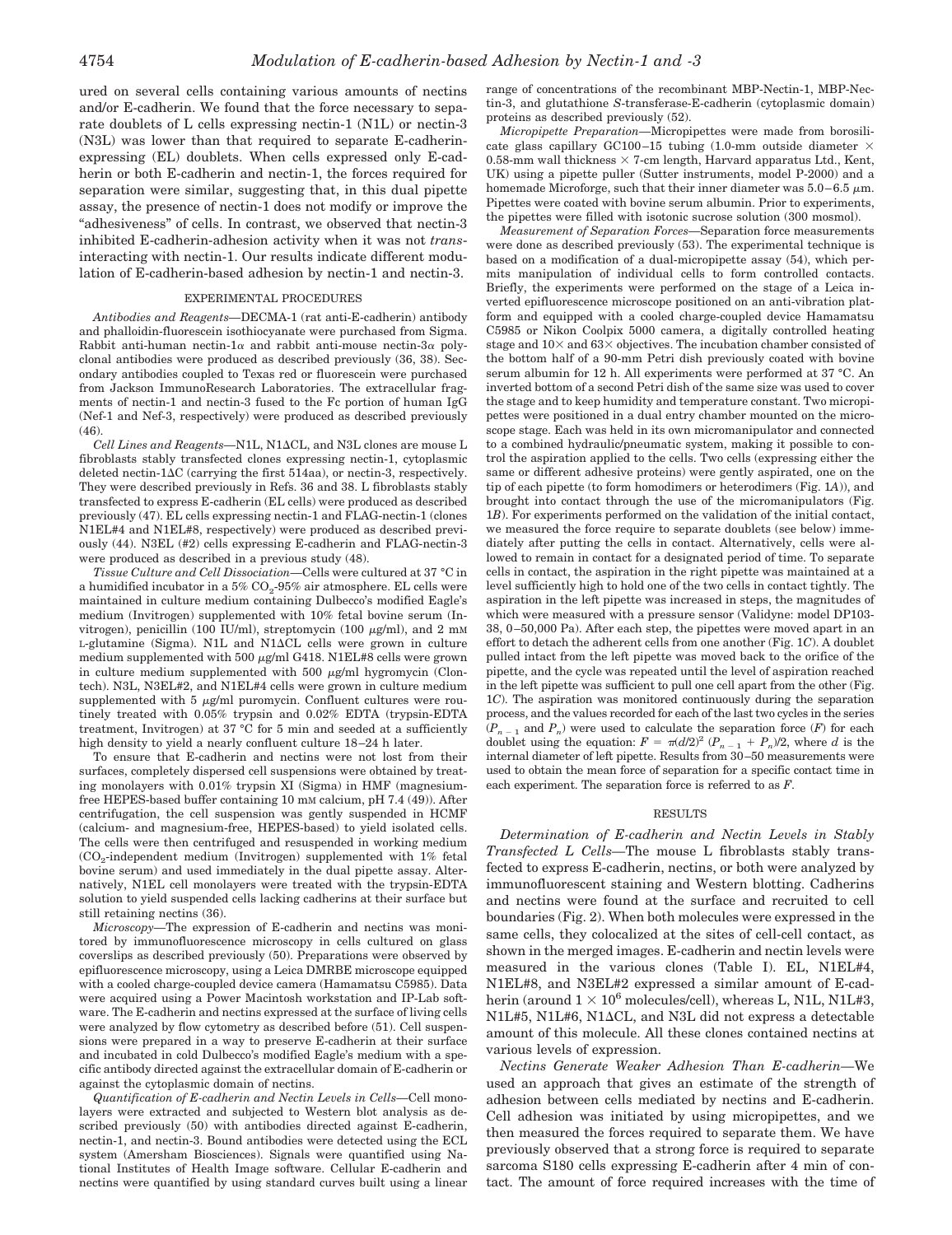

FIG. 1. **Micromanipulation of isolated cells to form homodimeric or heterodimeric doublets and schematic representation of the procedure used to form and to separate adhering cells.** *A*, we brought two L cells expressing either E-cadherin, nectin, or both molecules into contact, by micromanipulation. Homodimeric doublets were formed from cells expressing the same adhesive proteins: for example, nectin-1 (N1L), nectin-1C (N1CL), nectin-3 (N3L), E-cadherin (EL), nectin-1-E-cadherin (N1EL), and nectin-3-E-cadherin (N3EL). Heterodimeric doublets were formed from L cells expressing different adhesive proteins: nectin-1 and nectin-3 (N1L-N3L), and nectin-1-E-cadherin and nectin-3-E-cadherin (N1EL-N3EL). *B*, the two cells were held under weak aspiration by micropipettes and placed in contact for different periods of time (between 0.5 and 60 min). *C*, cell *#2* was held by micropipette B under strong aspiration. The aspiration applied to cell *#1* was increased, and the micropipette displaced, step by step, until the adherent cells separated. *Black arrows* represent the aspiration applied to cells; the *size of arrows* represents the magnitude of the aspiration force during the separation procedure. *White arrows* represent the displacement of the pipette during the experiment.



FIG. 2. **Location of E-cadherin and nectins in cells.** Mouse L fibroblasts stably transfected to express E-cadherin, nectins, or both were processed for immunofluorescent staining with specific antibodies. *Top*, *left* to *right*: EL, N1L, and N3L cells express full-length E-cadherin, nectin-1 $\alpha$ , and nectin-3 $\alpha$ , respectively. E-cadherin and nectins were found at the surface and at cell boundaries. *Bottom*, *left* to *right*: N1EL#8, N1EL#4, and N3EL#2 cells express E-cadherin together with FLAG-nectin-1 $\alpha$ , full-length nectin-1 $\alpha$ , and FLAG-nectin-3 $\alpha$ , respectively. E-cadherin and nectins colocalized at the site of cell-cell contact as shown in the *merged images*.

contact and the amount of cadherin expressed at the surface (55).

In this study, we compared the mean separation force obtained after 4 min of contact between homodimeric EL, N1L#6, N1L, N1CL, and N3L doublets and heterodimeric N1L-N3L doublets (Fig. 3). Although EL and N1L#6 cells expressed similar amount of adhesion molecules at their surface  $(1 \times 10^6$ molecules of E-cadherin or nectin-1, respectively, per cell), the forces measured to separate EL doublets (29.3 nN) were higher than those measured for N1L doublets (1.5 nN). In addition, when a large amount of nectin-1 or nectin-3 are expressed at the cell surface (around  $6 \times 10^6$  molecules/cell), the forces required to separate N1L, N3L, and N1L-N3L doublets (2.2, 1.3, and 7.7 nN, respectively) were still weaker than those required to separate EL doublets. This indicates that nectins generate weaker interactions than E-cadherin. We observed that greater force was required to separate N1L-N3L (7.7 nN)

TABLE I *Levels of nectins and E-cadherin in cells*

| Cell lines    | Nectin              |                  | E-cadherin        |
|---------------|---------------------|------------------|-------------------|
|               |                     | molecules / cell |                   |
|               | $1\times10^4$       |                  | $nd^a$            |
| EL.           | $1 \times 10^4$     |                  | $1\times10^6$     |
| N1L           | $5.7 \times 10^6$   |                  | nd                |
| N1L#3         | $1.4 \times 10^{6}$ |                  | nd                |
| N1L#5         | $0.3 \times 10^6$   |                  | nd                |
| N1L#6         | $1 \times 10^6$     |                  | nd                |
| $N1\Delta CL$ | $3.5 \times 10^6$   |                  | nd                |
| N3L           | $6.1\times10^6$     |                  | nd                |
| N1E1#8        | $0.9 \times 10^6$   |                  | $1\times10^6$     |
| $N1E1$ #4     | $5.1\times10^6$     |                  | $1.1 \times 10^6$ |
| N3EL#2        | $7.9 \times 10^6$   |                  | $0.9 \times 10^6$ |
|               |                     |                  |                   |

*<sup>a</sup>* nd, not detected.

heterodimers than to separate the N1L or N3L homodimers (2.2 and 1.3 nN, respectively). When cells expressed  $3.5 \times 10^6$ molecules of nectin-1 lacking its cytoplasmic domain  $(N1\Delta CL)$ cells), the separation force was 1 nN, which is statistically weaker than that measured for N1L (2.2 nN) and N1L#6 (1.56 nN) doublets. This suggests that the cytoplasmic domain of nectin may be involved in the control of nectin-based adhesion strength.

We then compared separation force measured for EL and N1L doublets after 4 and 60 min of contact (Fig. 4). The cadherin-mediated adhesion in EL cells was time-dependent (29 nN after 4 min and 59 nN after 60 min of contact; Fig. 4). In contrast, no statistically significant difference was observed for separation force measured for N1L doublets after 4 and 60 min of contact (2.2 and 3.7 nN, respectively).

It has been previously shown that the expression levels of adhesion molecules at the cell surface modulate separation force (55). We measured separation force for parental L cells and for various nectin-1-expressing clones (N1L, N1L#5, N1L#6, and N1L#3; Fig. 5*A*). L doublets expressing very low levels of nectin-1 did not display measurable separation force, whereas N1L#5, N1L#6, N1L#3, and N1L doublets displayed significant separation force of 1.16, 1.54, 1.65, and 2.24 nN, respectively (Fig. 5*B*). These results indicate that the separation force measured varied with expression levels of nectin-1 at the cell surface. However, we observed that 1) no detectable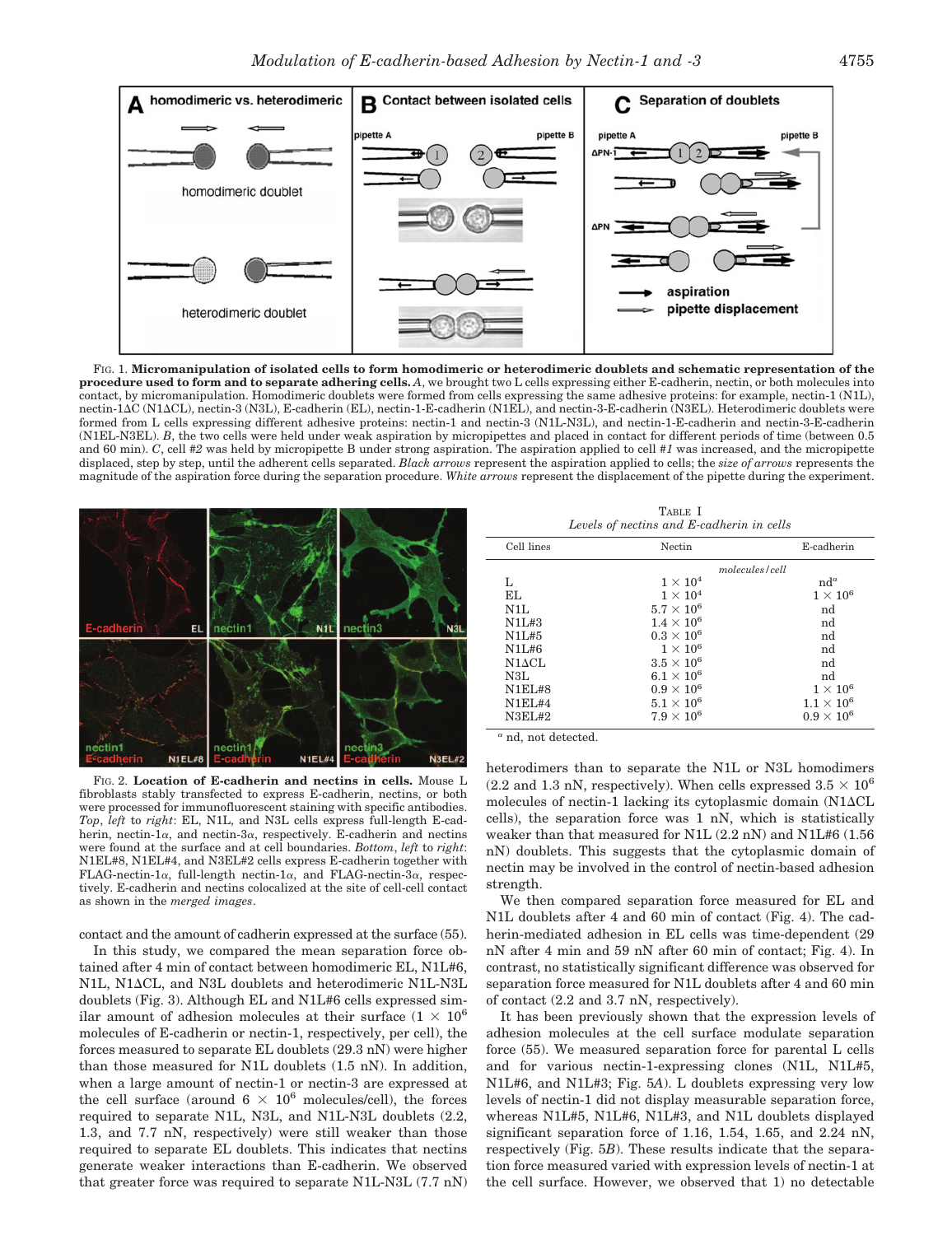

FIG. 3. **Measurement of separation force after 4 min of contact.** The force required to separate homodimeric N1L, N1L#6, and N3L doublets, and heterodimeric N1L-N3L doublets was weaker than that required to separate homodimeric EL doublets. The N1CL doublets (expressing nectin-1 lacking the cytoplasmic domain) exhibited a slightly weaker separation force than N1L doublets. The *asterisks* indicate significant differences relative to N1L cells; \*\*,  $p \le 0.001$ ; \*\*\*,  $p \le 0.0001$  (Student's t test).



FIG. 4. **Effect of time of contact on separation force.** The separation force measured for N1L doublets (*A*) and EL doublets (*B*) increased with time of contact. However, the rate at which the separation force increased was slower for N1L doublets than for EL doublets. The *asterisks* indicate significant difference with  $p \leq 0.0001$  (Student's t test). *ns*, not statistically different.

force can be measured for low levels of nectins (10,000 nectin-1 molecules) and 2) there was no statistically significant difference between force measured for N1L#5, -#6, and -#3 expressing from 0.32 to 1.4 millions of nectin-1. This indicates that nectins generate low adhesion strength, and the measured values for these clones were close to the detection limit of the system enabling us to determine a detailed dose response curve of separation force as a function of nectin levels.

*Distinct Effects of trans-Interacting and Non-trans-interacting Nectins on E-cadherin-based Adhesion—*EL, N1EL#8, and N1EL#4 cells expressed a similar level of E-cadherin at their surface (10<sup>6</sup> molecules/cell), whereas they exhibited increased levels of nectins ( $10^4$ ,  $0.9 \times 10^6$ , and  $5.1 \times 10^6$  molecules/cell of  $\text{nectin}^{-1}$ , respectively). However, the three types of doublets displayed a similar separation force after 4 min of contact. In contrast, N3EL#2 doublets (with 106 E-cadherin molecules and  $7.9 \times 10^6$  nectin-3 molecules/cell) exhibited a significantly lower separation force (7.2 nN) compared with EL and N1EL doublets (Fig. 6*A*). This suggests that high levels of nectins, non-*trans*interacting nectins (nectins that do not interact with other nectins), and the type of nectins affected adhesion strength.

The separation force measured for heterodimers formed between N1EL#4 or N1EL#8 cells and N3EL#2 cells were significantly higher than those measured for N3EL#2 homodimers (Fig. 6*A*). This indicates that nectin-3 inhibited the E-cadherinbased adhesion when it was unable to interact with nectin-1. Furthermore, the heterodimer formed between N1EL#4 cells and N3EL#2 cells (expressing  $5.1 \times 10^6$  molecules/cell nectin-1 and  $7.9 \times 10^6$  molecules/cell nectin-3, respectively) displayed a separation force of 29.7 nN, which is significantly higher than that formed by N1EL#8 and N3EL#2 (23.2 nN; expressing  $1 \times$  $10^6$  of nectin-1 and  $7.9 \times 10^6$  of nectin-3, respectively; Fig. 6A). This suggests that the ratio between *trans*-interacting and non-*trans*-interacting nectins modulates the E-cadherin-based adhesion strength.

*Effects of Nectins on the Initiation of E-cadherin-based Adhesion—trans*-Interaction of nectins has been proposed to recruit E-cadherin and to induce the formation of adherens junctions (28). To test this hypothesis, another set of separation force measurements was performed 1) at two early steps of cell adhesion, the validation of the initial cell contact and after 30 s of contact, and 2) at intermediary times of 2 and 4 min of cell contact. At initial contact, EL, N1EL, and N3EL homodimers and N3EL-N1EL heterodimers displayed forces of 16.4, 11.7,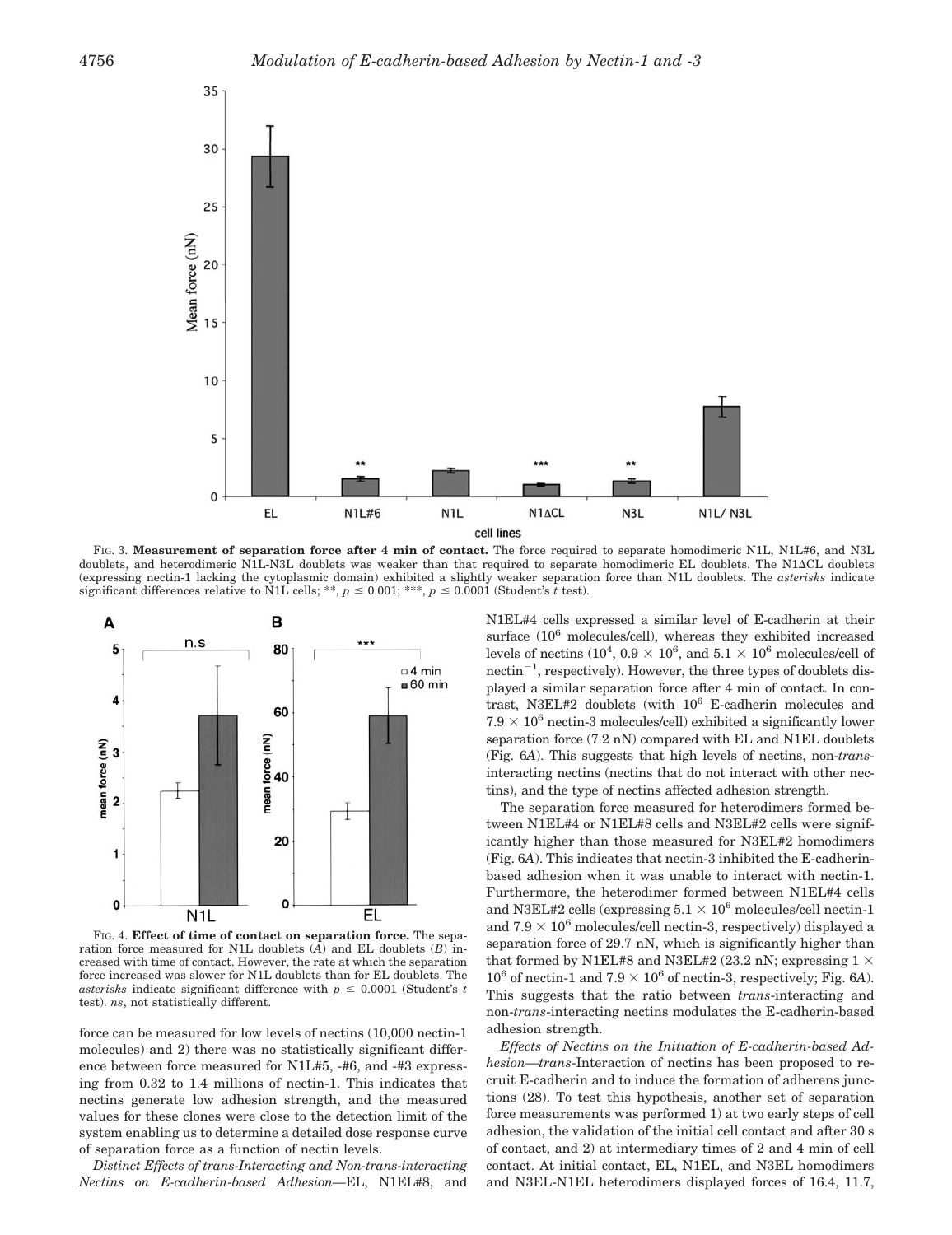A

FIG. 5. **Effect of nectin levels on separation force.** *A*, separation force was measured after 4 min of contact for L, N1L#3, #5, #6, and N1L doublets expressing increased levels of nectins. *B*, the separation force measured for the nectin-1 expressing doublets increased with the nectin expression level.



6.5, and 10.4 nN, respectively, reflecting an inhibitory effect of nectin-1 and nectin-3 on the initiation of E-cadherin-based adhesion (Fig. 6*B*).

Homodimeric EL, N1EL, and heterodimeric N3EL-N1EL doublets displayed a 17%, 44, and 81% increase in the separation force measured after 30 s of contact (19.2, 16.9, and 18.9 nN, respectively) compared with that measured at the initial contact. In contrast, homodimeric N3EL doublets exhibited an unchanged separation force of 6.2 nN at 30 s (Fig. 6*B*). This observation suggests that the presence of nectin-1 or the transinteracting nectin-3 with nectin-1 promotes higher velocity in the developing E-cadherin adhesion compared with non-*trans*interacting nectins.

From 30 s to 2 min of contact, the force measured for EL, N1EL, and N3EL doublets increased of 31%, 19, and 82% (24.4, 20.1, and 11.6 nN, respectively), whereas the heterodimeric N3EL-N1EL doublet value remained unchanged with 18.2 nN measured (Fig. 6*B*). From 2 to 4 min of contact, the force measured for EL and N1EL continued to slightly increase with time; a 8 and 30% increment was obtained (26.4 and 26.1 nN, respectively, measured at 4 min). In contrast, the values obtained for N3EL doublets and heterodimeric N3EL-N1EL doublets remained unchanged (Fig. 6*B*).

Taken together, the results indicate that the presence of a large amount of nectins in N1EL cells did not promote higher initial adhesion strength compared with EL doublets. However, the rate at which the separation force increased between the initial contact and 4 min was significantly higher in cells expressing both nectin and E-cadherin than in EL doublets.

To analyze further the effect of non-*trans*-interacting nectins and the effect of homo *versus* hetero-*trans*-interacting nectins on the E-cadherin-based adhesion, we measured the separation force of EL and N3EL doublets in the presence of soluble fragments of nectin-3 (Nef-3) and nectin-1 (Nef-1), respectively. When Nef-3 (4  $\mu$ M) was added to EL cells (expressing 10<sup>4</sup>) endogenous nectin-1 molecules/cell), the separation force was

51 nN compared with 29 nN in control conditions (Fig. 7*A*). In contrast, Nef-1 slightly reduced the separation force of N3EL cells (Fig. 7*B*).

### DISCUSSION

It has been reported, that in cultured cadherin-deficient L cells, the expression of nectin-1 is able to promote cell-cell adhesion in a gyratory aggregation assay (36). However, the cell-cell adhesion activity of nectin-1 was estimated to be weaker than that of E-cadherin: N1L aggregates were easily dispersed by pipetting, and phase contrast microscopy showed that the cell boundaries between N1L cells were not compacted compared with those between EL cells (46). Our results confirm that cell adhesion mediated by nectins is weaker than that mediated by E-cadherin. For similar or higher levels of expression, nectin-1 and nectin-3 produce 10- to 20-fold weaker adhesion than E-cadherin in EL doublets. Our dual micropipette assay made it possible to quantify adhesion in heterodimeric doublets (formed between two cells expressing different type of adhesion molecules). N3L-N1L heterodimeric doublets displayed stronger adhesion strength than N1L-N1L or N3L-N3L homodimeric doublets. Our results are consistent with earlier studies, showing that smaller aggregates are obtained when the cell aggregation assay is performed with cells expressing nectin-1, -2, or -3 alone than when it is performed with a mixture of cells expressing nectin-1 and -3 (38, 46). Indeed, the first Ig-loop of nectin-3-Fc interacts with nectin-1 with a high affinity  $(K_D 4 \text{ nm} (56))$ . Finally, the *trans*-interaction of nectin-1 with nectin-3 is the nectin combination that induces filopodia and lamellipodia most strongly (57).

We found that the force required to separate doublets of cells expressing the full-length nectin-1 (N1L and N1L#3, -#5, and -#6) was higher than that required to separate doublets of cells expressing nectin-1 with a deletion of the cytoplasmic domain. However, it was more difficult to obtain reliable and reproducible measurements for N1 $\Delta$ CL doublets than for nectin-1 ex-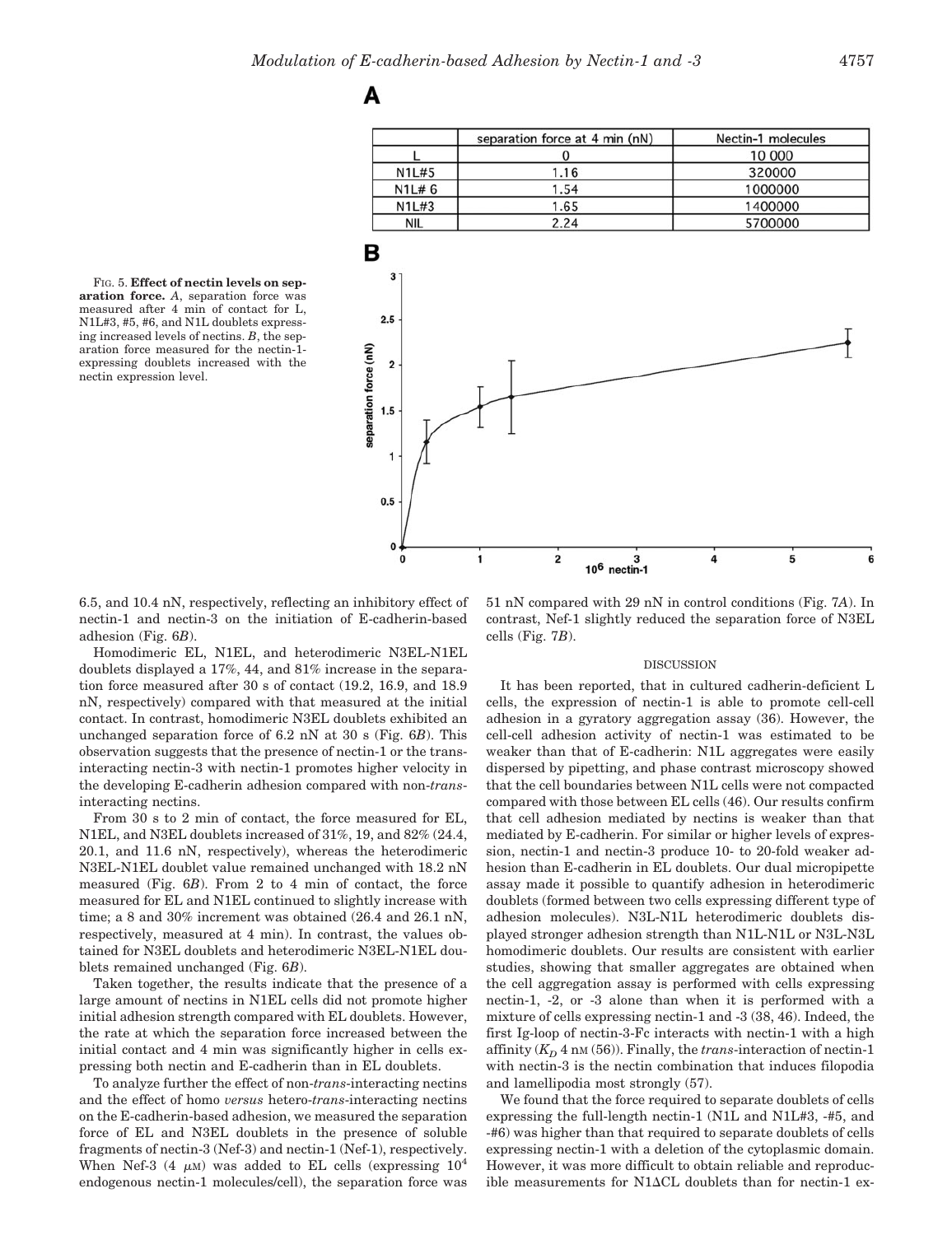FIG. 6. **Separation forces for homoand heterodimeric doublets.** *A*, after 4 min of cell contact, the separation force was lower for homodimeric N3EL#2 doublets than for homodimeric EL and N1EL (*#8* and *#4*) doublets. In contrast, the separation force of heterodimeric doublets composed of N1EL#4 cells and N3EL#2 cells was similar to the separation force of EL and N1EL#8 homodimeric doublets. The *asterisks* indicate significant differences of N1EL#4/N3EL#2 doublets relative to N1EL#8/N3EL#2 (\*  $p \le 0.01$ ), and N3EL#2 doublets relative to EL and N1EL doublets (\*\*\*\*,  $p \le 0.00001$ ; Student's *t* test). *ns*, not statistically different. *B*, effect of contact time on separation force for homodimeric and heterodimeric doublets. The separation force was measured just after initiation of the contact (*white bars*), after 30 s (*light gray bars*), 2 min (*dark gray bars*), and 4 min (*black bars*) of contact. The *asterisks* indicate significant differences of N3EL values relative to the other clones at the four time points, and of N1EL#8/N3EL#2 relative to EL doublets at the corresponding time points and for N1EL#8/N3EL#2 relative to N1EL#8 at 4 min  $(*, **$ , and \*\*\* for  $p \le$ 0.01, 0.001, and 0.0001, respectively; Student's *t* test).



pressing doublets after 4 min of contact; the measured values were close to the detection limit of the system for  $N1\Delta CL$ doublets. The cytoplasmic domain of nectin-1 is known to interact with the actin cytoskeleton via afadin and catenins. We have previously observed that drugs that interfere with actin polymerization strongly decrease (from 40 to 10 nN) the separation force for E-cadherin-expressing S180 sarcoma cell doublets (55). With these drugs, the adhesion developed between cells occurs mostly via the interaction between the extracellular domains of cadherins at the intercellular contact with no

connection to the actin cytoskeleton. When cells expressed nectins, the separation force was considerably weaker than for EL cells. Furthermore, deletion of the cytoplasmic domain of nectin-1 did not dramatically reduce the force needed to separate adherent N1L cells, suggesting that adhesion strength is mostly dependent on the *trans*-interaction between the extracellular domains of nectins and does not involved the interaction of nectins with cytoplasmic connectors in agreement with previous studies (58). These results also suggest that nectins are not as strongly connected to the cytoskeleton as is E-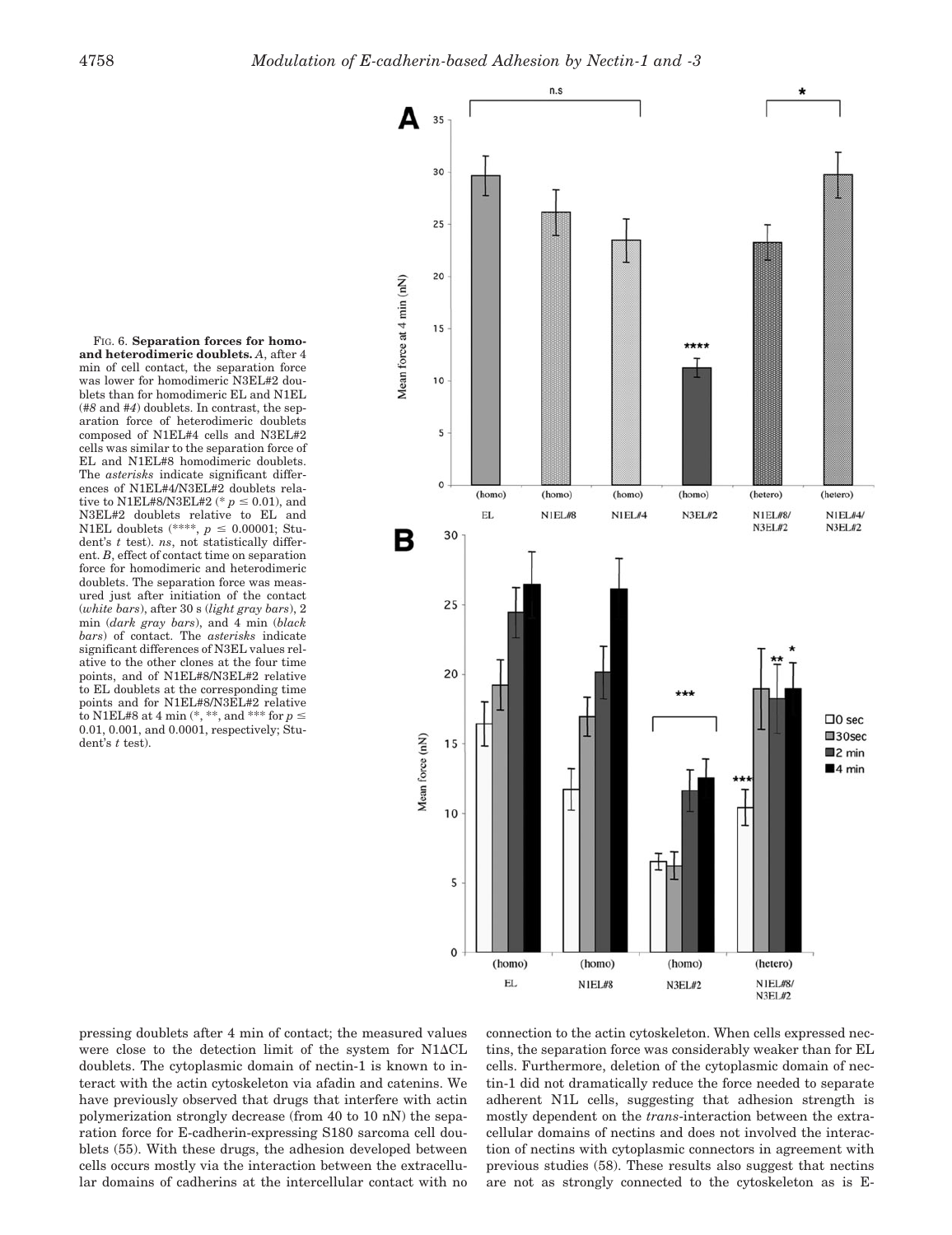



cadherin. Furthermore, the fact that the separation force was less affected by contact time in N1L cells suggests that actin cytoskeleton reorganization is not required for the development of nectin-based adhesion.

In our work, N1EL#4 and N3EL#2 cells, which express a large amount of nectin-1 and nectin-3, respectively, adhered less efficiently than N1EL#8, which expresses less nectin-1 at 4 min. This was particularly obvious for N3EL cells. Several explanations could account for this effect. First, it is possible that the huge amount of nectin in cells, about 5- to 10-fold higher than that of E-cadherin, exerts a steric inhibitory effect by diluting the E-cadherin molecules at the cell-cell contact zone. Second, nectin, especially nectin-3, that does not immediately *trans*-interact with nectin-1 could inhibit the E-cadherin-mediated adhesion of N3EL cells. Interestingly, when we reduced the amount of non *trans*-interacting nectin-3 (*i.e.* when N3EL cells were put in contact with N1EL#4 cell, which express more nectin-1), the adhesion strength increased significantly (compare the separation force for N1EL#4-N3EL and N1EL#8-N3EL heterodimers). These observations strongly suggest that non-*trans*-interacting nectin-3 with nectin-1 inhibits E-cadherin function.

We found that adherent doublets expressing either cadherins or cadherins and nectin-1 displayed similar separation force. Our results also suggest that E-cadherin generates adhesion strength, whereas nectins may speed up the development of nascent cell-cell adhesion as revealed by fact that the separation force increased more quickly between the initial contact and 30 s to 4 min in homodimers and heterodimers of nectin-expressing EL doublets than in EL doublets.

It has recently been found that non-*trans*-interacting nectin-1 inhibits the E-cadherin-induced activation of Rac as well as formation of adherens junctions and that this inhibitory effect is suppressed by the *trans*-interaction of nectin-1 with Nef-3 (48). Based on these observations, we would expect that when cells expressing both cadherin and nectin-1 are incubated with Nef-3 they display a higher separation force compared

with in control conditions. Consistent with this hypothesis, we observed that Nef-3 had an agonistic effect on the E-cadherinbased adhesion strength in EL cells. These results indicate that, when cells express low amounts of nectin-1 (EL cells;  $10<sup>4</sup>$ molecules nectin per cell), their *trans*-activation with Nef-3 has an agonistic effect on the E-cadherin-based adhesion strength. This agonistic effect of Nef-3 is consistent with previous observations showing that Nef-3-coated microbeads promoted the recruitment of the nectin-1-afadin complex and the transport of the E-cadherin-catenin complex to bead-cell contact sites in N1EL cells (46). Moreover the *trans*-interaction of Nef-3 with nectin-1 activates Cdc42 and Rac, which might in turn increase E-cadherin-based adhesion strength at the sites of cell-cell contact (57, 59).

The addition of Nef-1 in N3EL doublets decreased separation force, whereas the force measured for heterodimeric N1EL-N3EL doublets was higher than that measured for N3EL doublets. Therefore, the inhibitory effect of non-*trans-*interacting nectin-3 with nectin-1 on E-cadherin-based adhesion may only be reverted when the molecules are anchored to the membrane via nectin-1 from the apposed cells but not via a soluble Nef-1, whereas the agonistic effect of *trans*-interacting nectin-1 does not require the anchoring of molecules to the membrane. Some previous results have suggested a qualitative difference between nectin-1 and nectin-3 functions. Kawakatsu *et al.* (57) showed that filopodia and lamelipodia were induced when N1L and N3L cells were placed on coverslips coated with Nef-3 and Nef-1, respectively. However, the shape of N1L cells on Nef-3 appeared slightly different from that of N3L cells on Nef-1.2 On the basis of our results, we propose that intracellular signal transduction involving cellular nectin-1 *trans*-interacting with Nef-3 differs from that involving cellular nectin-3 *trans*-interacting with Nef-1 and exerts specific effects on the E-cadherinbased adhesion.

<sup>2</sup> T. Kawakatsu and Y. Takai, unpublished data.